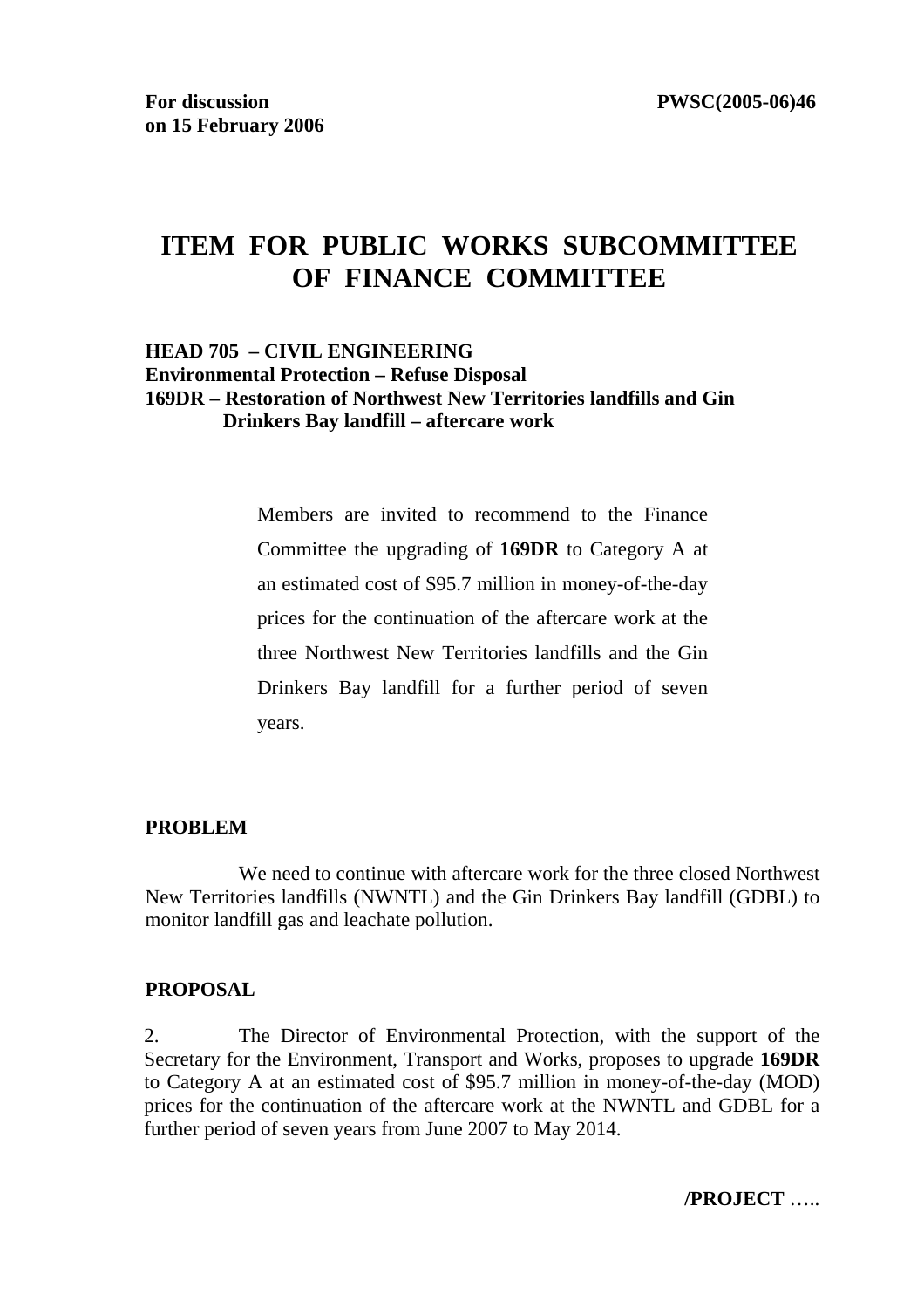### **PROJECT SCOPE AND NATURE**

- 3. The scope of the proposed aftercare work comprises
	- (a) operation and maintenance of the landfill gas (LFG) management systems to control gas emission and to prevent off-site gas migration;
	- (b) operation and maintenance of the leachate management systems to control surface and groundwater infiltration into the landfills and to extract, collect, treat and dispose of the leachate;
	- (c) environmental monitoring and auditing; and
	- (d) maintenance of landscape and site infrastructures.

The site plans of the NWNTL and GDBL are at Enclosure 1.

### **JUSTIFICATION**

4. Landfills, whether operating or closed, produce LFG and leachate  $1$  as products of refuse decomposition. LFG is malodorous and potentially asphyxiating, flammable and explosive. Leachate is highly polluting and, if not properly controlled, may seriously contaminate water bodies due to its infiltration or direct discharge.

5. Municipal solid waste, when disposed of at landfills, does not exhibit homogeneous geotechnical properties, as it is subject to a continuing biological degradation process. This results in differential settlement of the landfill surface which may lead to slope instability problems. We therefore need to monitor and improve slope stability at landfills. For some landfills, we also need to stabilise the natural slopes adjacent to the top platform of landfills to prevent possible boulder falls or soil debris flows.

6. The three NWNTL, (namely, the Siu Lang Shui landfill (SLSL), Ma Tso Lung landfill (MTLL), and Ngau Tam Mei landfill (NTML)) were closed between 1975 and 1983, and the GDBL was closed in 1979. They did not have proper LFG and leachate management systems at the time. To minimise the adverse environmental impacts of NWNTL and GDBL and to put the land to productive use, we sought funding approvals from the Finance Committee (FC) in

\_\_\_\_\_\_\_\_\_\_\_\_\_\_\_\_\_\_\_\_\_\_\_\_\_\_\_\_\_\_\_\_\_\_\_\_\_\_\_\_\_\_\_\_\_\_\_\_\_\_\_\_\_\_\_\_\_\_\_\_\_\_\_\_\_\_\_\_\_\_\_\_\_\_\_\_\_\_\_\_\_\_\_\_\_\_

/1995 .....

<sup>1 &</sup>quot;Leachate" is the water which has permeated through the waste mass.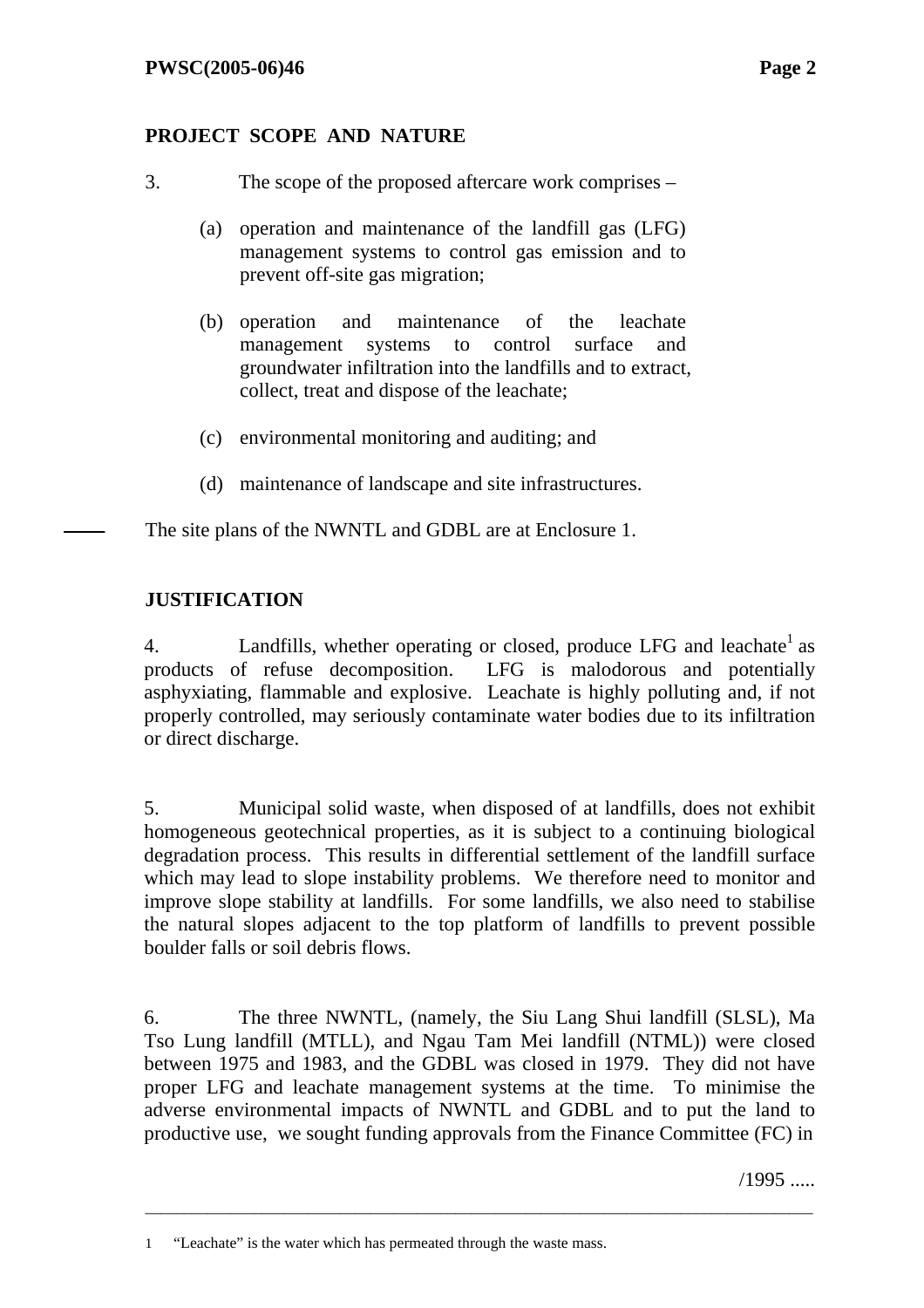1995 and 1998 under PWP Items **157DR** and **158DR** respectively for the design and construction of the restoration facilities and a period of seven years' aftercare work to operate and maintain the facilities and monitor the LFG migration and leachate pollution. The restoration facilities comprise LFG and leachate management systems, a low permeability final cover and surface water drainage system to reduce infiltration of water into the waste mass so as to minimise leachate generation and other ancillary works. The produced LFG is utilised onsite for operation of the leachate management system. The aftercare work involved LFG and leachate management, site maintenance work as well as about 12 700 annual measurements of LFG, 1 800 annual measurements on leachate quality, and 3 100 annual measurements on groundwater and surface water quality. The monitoring programme is at Enclosure 2.

7. The construction of the restoration facilities and the subsequent aftercare work for the NWNTL and GDBL were tendered and awarded under the same design-build-and-operate contract in 1999. The first seven-year aftercare work for NWNTL and GDBL commenced thereafter in June 2000 and October 2000 respectively, the capital cost for the construction of the restoration facilities at NWNTL and GDBL is \$332 million and the respective cost for the first seven years' aftercare work is about \$33.2 million and \$68.6 million (in MOD prices).

8. In seeking funding for **157DR** and **158DR**, we undertook to carry out an environmental review five years from the commencement of the aftercare work to determine if the landfill sites had been completely restored and if further aftercare work would be needed. In early 2005, the Environmental Protection Department (EPD) commissioned an environmental review of the NWNTL and GDBL as required by the FC. The review was completed in mid 2005 and revealed that while the amount of  $LFG<sup>2</sup>$  and the pollution level of leachate<sup>3</sup> collected for treatment had decreased since 2000, both the LFG and leachate were still of significant quantities and should be subject to continuous control and treatment. Landfill settlement was expected to continue and regular maintenance work would be required to maintain the surface drainage, slopes and internal

 $/access$  .....

\_\_\_\_\_\_\_\_\_\_\_\_\_\_\_\_\_\_\_\_\_\_\_\_\_\_\_\_\_\_\_\_\_\_\_\_\_\_\_\_\_\_\_\_\_\_\_\_\_\_\_\_\_\_\_\_\_\_\_\_\_\_\_\_\_\_\_\_\_\_\_\_\_\_\_\_\_\_\_\_\_\_\_\_\_\_

<sup>2</sup> For example, the LFG generation rates of the NWNTL and GDBL have been reduced from 320 cubic metres per hour  $(m^3/hr)$  and 300 m<sup>3</sup>/hr in 2001 to 220 m<sup>3</sup>/hr and 90 m<sup>3</sup>/hr in 2004 respectively. The methane content in the LFG remains fairly constant at NWNTL (28%-35%) and GDBL (44%-55%) between 2001 and 2004. Such LFG quantity and methane content levels still require control and monitoring as the landfills could only be considered as fully restored from the perspective of LFG safety when the methane content is reduced to 1% or below.

<sup>3</sup> The total nitrogen concentration of leachate from NWNTL and GDBL has been reduced from 4 850 milligrams per litre (mg/l) in 2001 to around 3 750 mg/l in 2004. It still exceeds the acceptable discharge standard on total nitrogen of 200 mg/l which is stipulated in the Technical Memorandum of the Water Pollution Control Ordinance for discharge to Government sewers.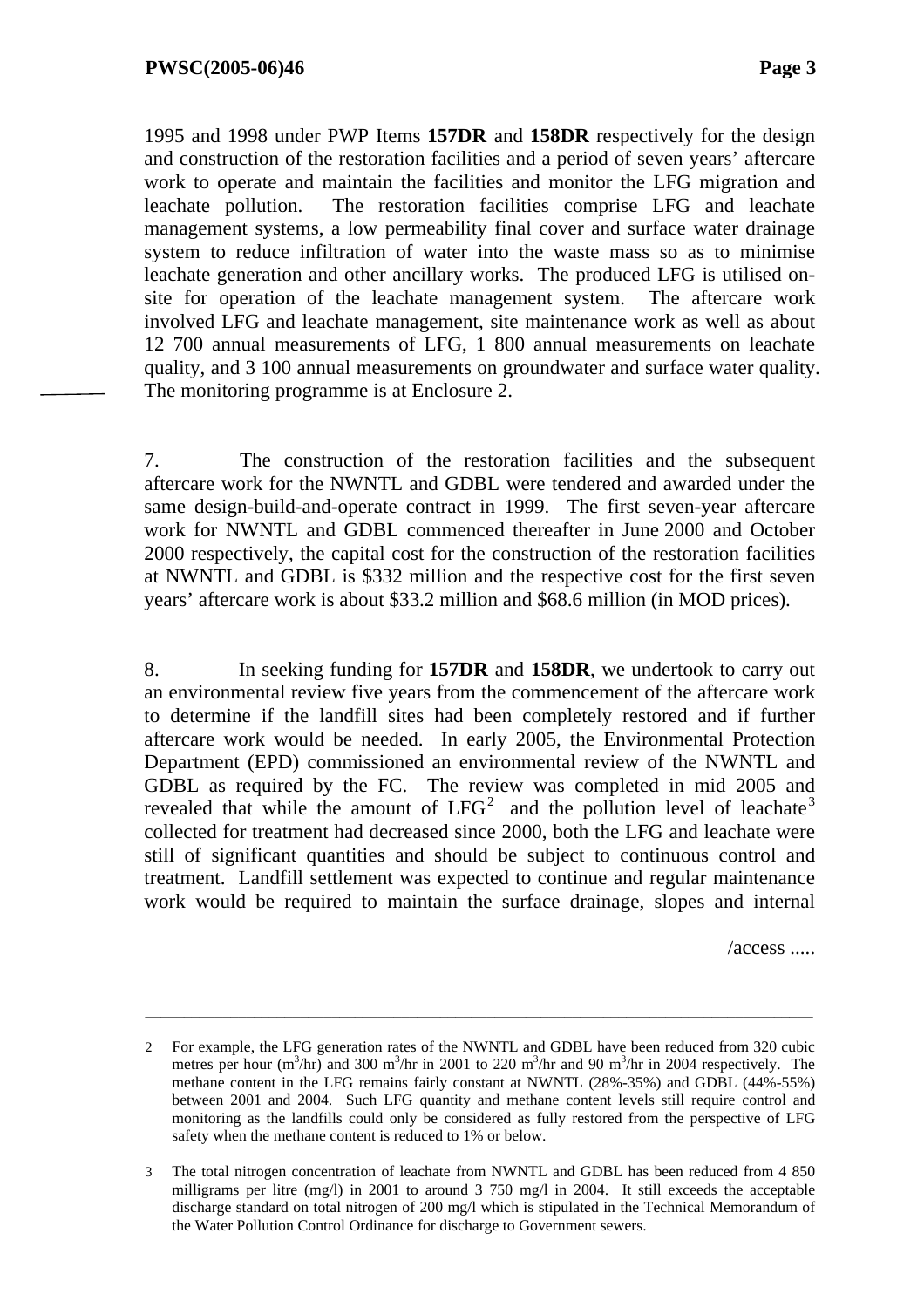access roads. The review confirmed that the aftercare work at the NWNTL and GDBL should continue to ensure that the sites would pose no threat to the safety of the public and have minimal adverse environmental impacts so as to provide a safe environment for future afteruses.

9. The two projects were tendered and awarded under one 30-year design-build-and-operate contract. Subject to approval of the Finance Committee, we would realign the commencement date of the second seven-year aftercare work to 1 June 2007 for both NWNTL and GDBL.

#### **FINANCIAL IMPLICATIONS**

10. Based on the rates in the existing contract, we estimate the cost of the proposed aftercare work for NWNTL and GDBL for the second seven-year period to be \$95.7 million in MOD prices (see paragraph 11 below), made up as follows –

|     |                                                                | \$ million   | \$ million  | \$ million   |                               |
|-----|----------------------------------------------------------------|--------------|-------------|--------------|-------------------------------|
|     |                                                                | <b>NWNTL</b> | <b>GDBL</b> | <b>Total</b> |                               |
| (a) | Operation and maintenance<br>of LFG management<br>systems      | 10.7         | 20.7        | 31.4         |                               |
| (b) | Operation and maintenance<br>of leachate management<br>systems | 9.5          | 18.4        | 27.9         |                               |
| (c) | Environmental monitoring<br>and audit                          | 2.9          | 5.8         | 8.7          |                               |
|     | (d) Maintenance of landscape                                   | 3.0          | 6.0         | 9.0          |                               |
| (e) | Maintenance of site<br>infrastructure                          | 3.8          | 7.5         | 11.3         |                               |
| (f) | Contingencies                                                  | 1.6          | 2.9         | 4.5          |                               |
|     | Sub-total                                                      | 31.5         | 61.3        | 92.8         | (in September<br>2005 prices) |
| (g) | Provision for price<br>adjustment                              | 1.0          | 1.9         | 2.9          |                               |
|     | Total                                                          | 32.5         | 63.2        | 95.7         | (in MOD<br>prices)            |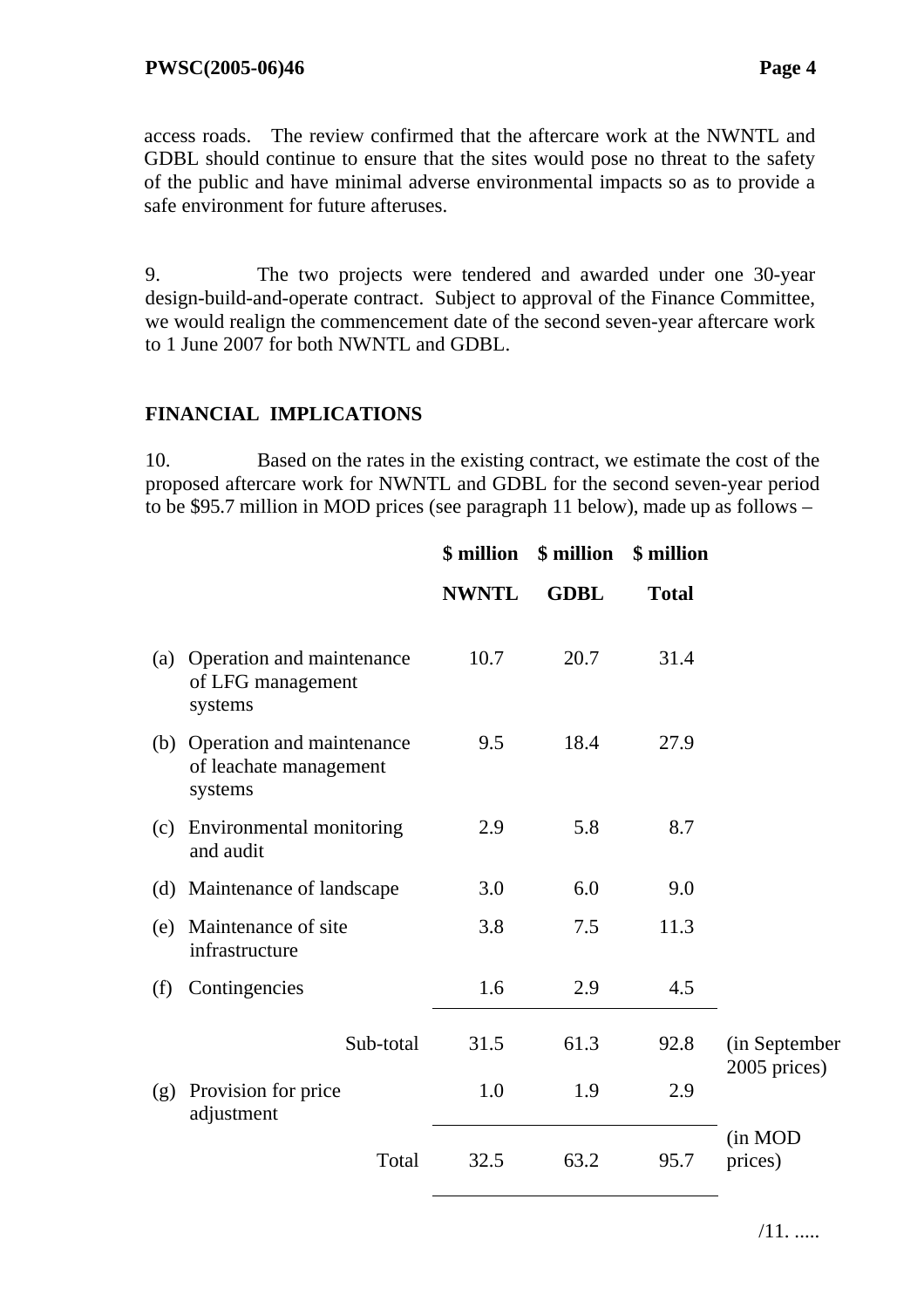| Year          | \$ million<br>(Sept 2005) |             | <b>Price</b><br>adjustment<br>factor | \$ million<br>(MOD) |             |  |
|---------------|---------------------------|-------------|--------------------------------------|---------------------|-------------|--|
|               | <b>NWNTL</b>              | <b>GDBL</b> |                                      | <b>NWNTL</b>        | <b>GDBL</b> |  |
| $2007 - 2008$ | 2.9                       | 5.5         | 1.00125                              | 2.9                 | 5.5         |  |
| $2008 - 2009$ | 4.8                       | 9.3         | 1.00125                              | 4.8                 | 9.3         |  |
| $2009 - 2010$ | 4.8                       | 9.3         | 1.00125                              | 4.8                 | 9.3         |  |
| $2010 - 2011$ | 4.4                       | 8.6         | 1.01627                              | 4.5                 | 8.7         |  |
| $2011 - 2012$ | 4.3                       | 8.4         | 1.03659                              | 4.5                 | 8.7         |  |
| $2012 - 2013$ | 4.3                       | 8.4         | 1.05733                              | 4.5                 | 8.9         |  |
| $2013 - 2014$ | 4.3                       | 8.4         | 1.07847                              | 4.6                 | 9.1         |  |
| $2014 - 2015$ | 1.7                       | 3.4         | 1.10004                              | 1.9                 | 3.7         |  |
|               | 31.5                      | 61.3        |                                      | 32.5                | 63.2        |  |

11. Subject to approval, we will phase the expenditure as follows –

12. We have derived the MOD estimates on the basis of the Government's latest forecast of trend rate of change in prices of public sector building and construction output for the period 2007 to 2015. The cost of the aftercare work will be subject to price adjustment as the contract period will exceed 21 months.

13. We estimate that the annual recurrent expenditure will be about \$1.94 million.

14. The aftercare work for closed landfills may last more than two decades (could be up to 30 years). We propose to carry out an environmental review five years after commencing the proposed second seven-year period to determine if the aftercare work should continue. We will continue with the existing contract to ensure that continuous liability is borne by the contractor. As specified in the contract, we have the right to terminate the contract or amend the coverage of the contract provided that we give the contractor sufficient advance notice.

/**PUBLIC** …..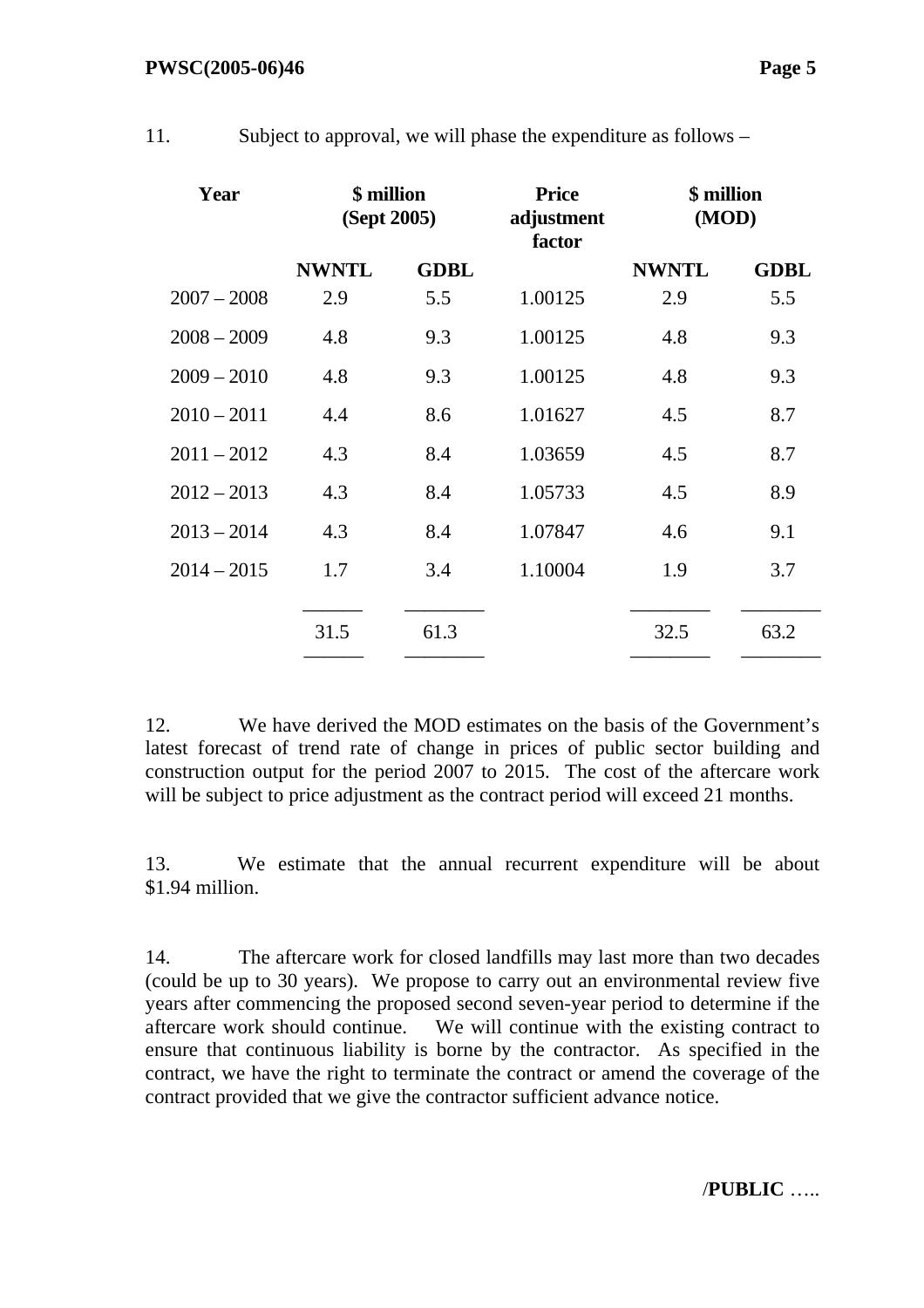### **PUBLIC CONSULTATION**

15. We consulted the relevant District Councils in mid-2005 on the progress of the restoration of the NWNTL and GDBL. The Recreation and Culture Committee of the Kwai Tsing District Council supported EPD's funding proposal for the continuation of the aftercare work at the GDBL. The Tuen Mun District Council, North District Council and Yuen Long District Council did not express objection to EPD's funding proposal to continue the aftercare work for SLSL, MTLL and NTML respectively.

16. On 28 November 2005, we consulted the Legislative Council Panel on Environmental Affairs on the proposal to continue the aftercare work at NWNTL and GDBL for a further period of seven years. Members expressed no objection to the proposal, and requested more information on the management and maintenance costs of NWNTL and GDBL, and afteruse of restored landfills. We circulated an information paper to the Panel on 29 December 2005.

### **ENVIRONMENTAL IMPLICATIONS**

17. We completed the initial environmental impact assessment, covering both the restoration and aftercare work, as part of the feasibility study for the restoration works of the NWNTL and GDBL in 1995 and 1992 respectively. The studies indicated that the restoration and aftercare work would ensure proper control of the emission and off-site migration of LFG and leachate. This would ameliorate the environmental impacts of the landfills and enable the landfill sites to be put to beneficial use.

18. During the contract period, we will withhold payment to the contractor if there is any non-compliance with the required environmental standards.

19. We have considered to reduce the generation of construction and demolition (C&D) materials where possible. C&D materials mainly arise from maintenance of drainage, access roads, capping layer, landscape, treatment plant and other site infrastructure. We will encourage the contractor to use non-timber formwork and recyclable materials for temporary works. We will require the contractor to reuse the excavated material as filling material on site or on other construction sites as far as possible, in order to minimise the disposal of public fill to public fill reception facilities. We will require the contractor to separate public fill from C&D waste for disposal at appropriate facilities. We will control the disposal of public fill materials and C&D waste to designated public fill reception facilities and landfills respectively through a trip ticket system. We will record the disposal, reuse and recycling of C&D materials for monitoring purposes.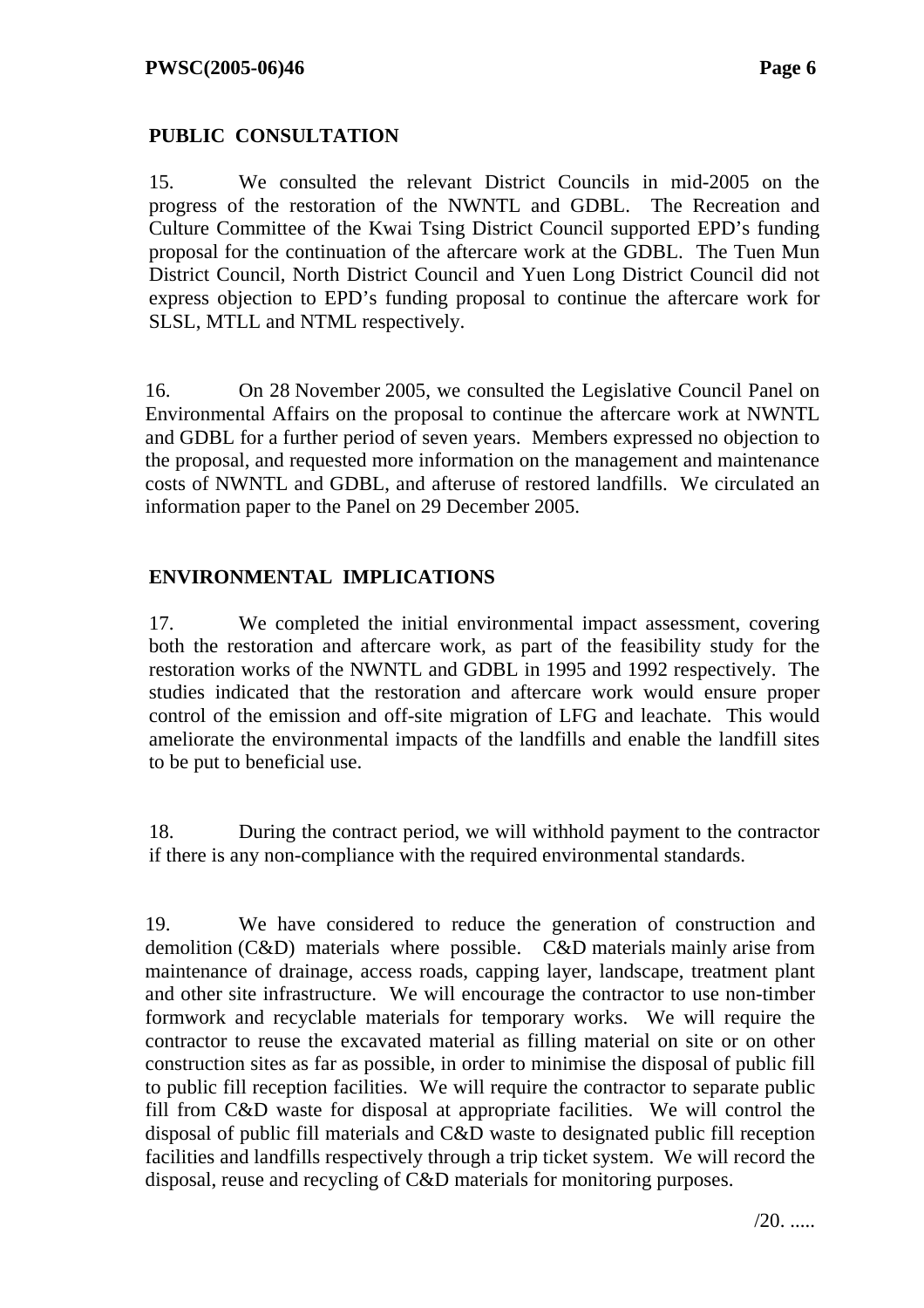20. We estimate that the project will generate about 500 tonnes of C&D materials. Of these, we will reuse about 350 tonnes (70%) on site, and deliver 100 tonnes  $(20%)$  to public fill reception facilities<sup>4</sup> for subsequent reuse. In addition, we will dispose of 50 tonnes (10%) at landfills. The total cost for accommodating C&D materials at public fill reception facilities and landfill sites is estimated to be \$8,950 for this project (based on a unit cost of \$27/tonne for disposal at public fill reception facilities and  $$125/tonne<sup>5</sup>$  at landfills).

### **LAND ACQUISITION**

21. The project does not require any land acquisition.

### **BACKGROUND INFORMATION**

22. There are 16 landfills in Hong Kong of which three are operating  $6$  and serving the public for final waste disposal. The remaining 13 landfills<sup>7</sup> were closed between 1975 and 1996. A plan showing the location of the 16 landfills is at Enclosure 3.

23. Landfills produce LFG and leachate which would, if unmonitored and uncontrolled, seriously pollute the environment. In view of the problems envisaged, the "White Paper: Pollution in Hong Kong – A Time to Act" issued in June 1989 set out the policy objective of formulating a programme for the comprehensive restoration of closed landfill sites. The landfill restoration programme initiative and target were promulgated in 1995. The restoration includes mitigating measures to control the leachate and LFG problems, which aims to minimise the potential impacts on the environment and to enable the restored landfills to be safe for future beneficial use. The current status on the

/afteruse .....

\_\_\_\_\_\_\_\_\_\_\_\_\_\_\_\_\_\_\_\_\_\_\_\_\_\_\_\_\_\_\_\_\_\_\_\_\_\_\_\_\_\_\_\_\_\_\_\_\_\_\_\_\_\_\_\_\_\_\_\_\_\_\_\_\_\_\_\_\_\_\_\_\_\_\_\_\_\_\_\_\_\_\_\_\_\_

- 6 The three operating strategic landfills are South East New Territories (SENT) landfill, North East New Territories (NENT) landfill and West New Territories (WENT) landfill.
- 7 The 13 closed landfills are Shuen Wan landfill, urban landfills (Sai Tso Wan, Ma Yau Tong West, Ma Yau Tong Central, Jordan Valley and Ngau Chi Wan landfills), Northwest New Territories landfills (Siu Lang Shui, Ma Tso Lung and Ngau Tam Mei landfills), Gin Drinkers Bay landfill, Tseung Kwan O stage I landfill, Tseung Kwan O stage II/III landfill and Pillar Point Valley landfill.

<sup>4</sup> Public fill reception facilities are specified in Schedule 4 of the Waste Disposal (Charges for Disposal of Construction Waste) Regulation. Disposal of public fill in public fill reception facilities requires a licence issued by the Director of Civil Engineering and Development.

<sup>5</sup> This estimate has taken into account the cost for developing, operating and restoring the landfills after they are filled and the aftercare required. It does not include the land opportunity cost for existing landfill sites (which is estimated at  $$90/m<sup>3</sup>$ ), nor the cost to provide new landfills, (which is likely to be more expensive) when the existing ones are filled.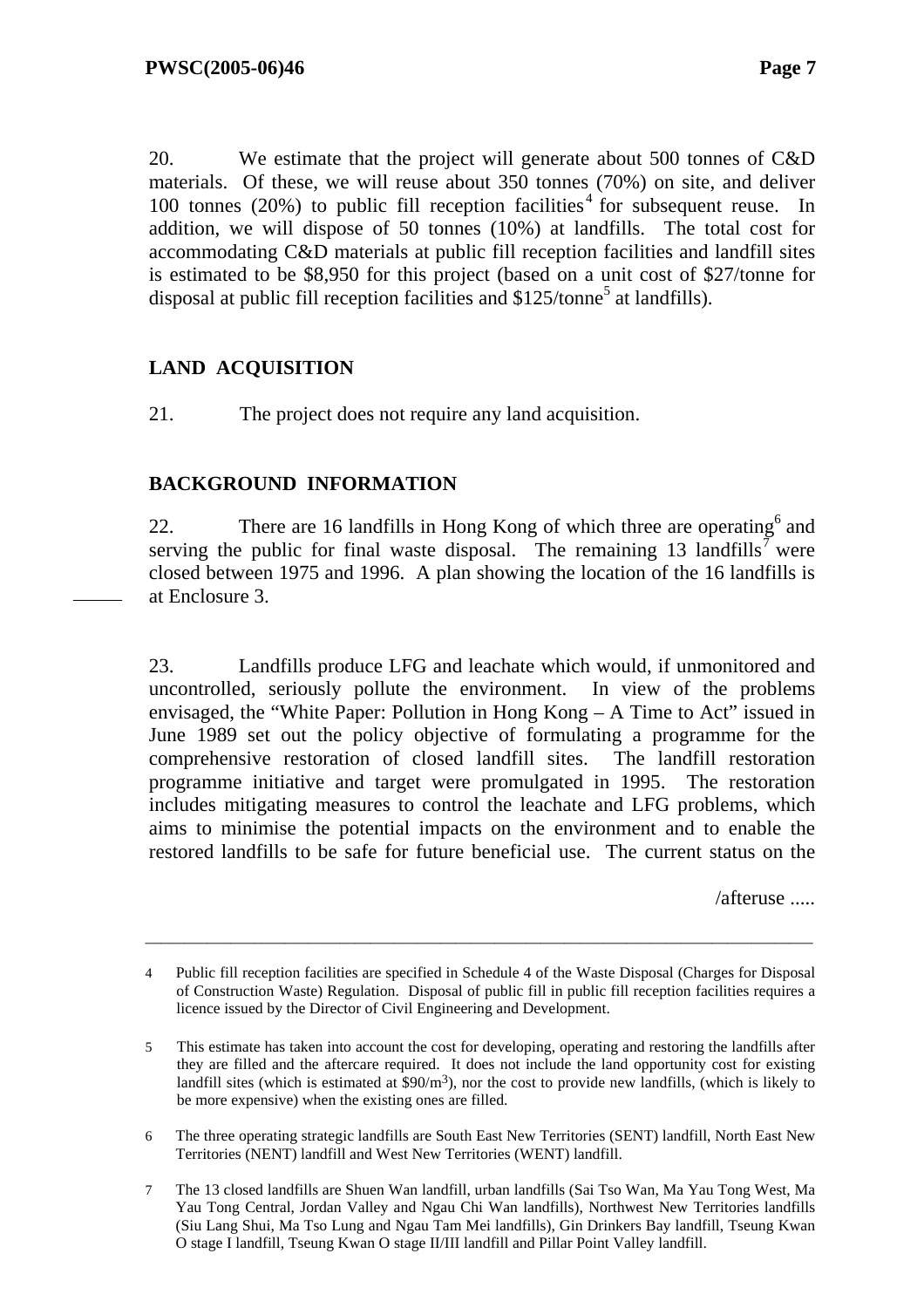afteruse of the closed landfills is provided at Enclosure 4. The costs for the restoration and the estimated costs for aftercare work of all the closed landfills are provided at Enclosure 5.

24. We included **45DR** "Restoration of landfill sites" in Category B in August 1990. In July 1995, we upgraded part of **45DR** entitled "Restoration of Northwest New Territories landfills Part 1 – works" to Category A as **157DR** at an estimated cost of \$288.6 million for the design and construction of the restoration facilities and the first seven years' aftercare work in NWNTL. Also in January 1998, we upgraded part of **45DR** entitled "Restoration of Gin Drinkers Bay landfill – works" to Category A as **158DR** at an estimated cost of \$273.5 million for the design and construction of the restoration facilities and the first seven years' aftercare work in GDBL. In 1999, the construction of the restoration facilities and the aftercare work of NWNTL and GDBL were tendered and subsequently awarded under one contract.

25. The proposed works will not involve any tree removal and/or planting proposals.

26. We estimate that the proposed project will continue to provide 19 existing jobs (9 professional/technical staff and 10 labourers), totalling 1 596 man-months.

-------------------------

Environment, Transport and Works Bureau February 2006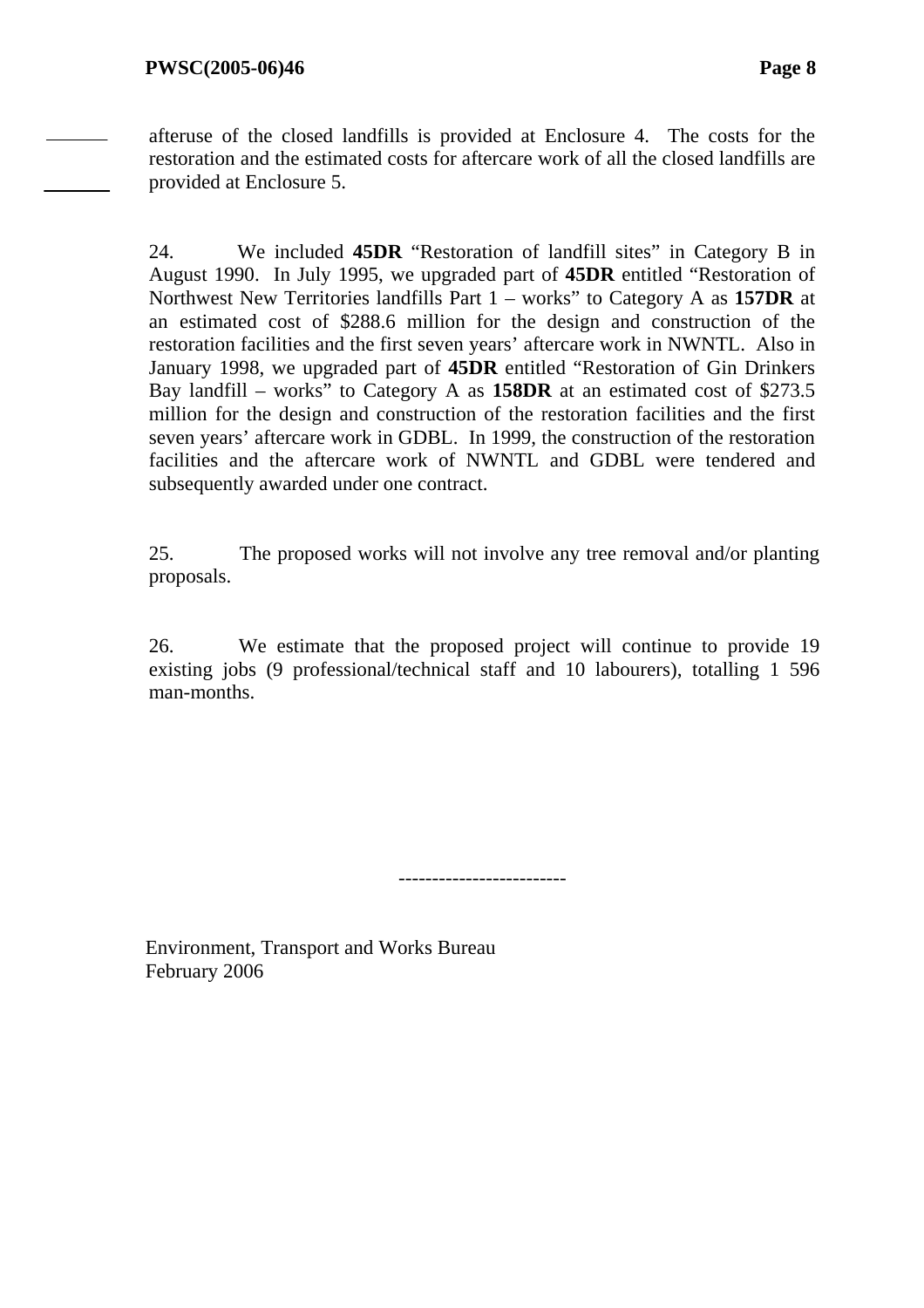

Enclosure 1-a to PWSC (2005-06)46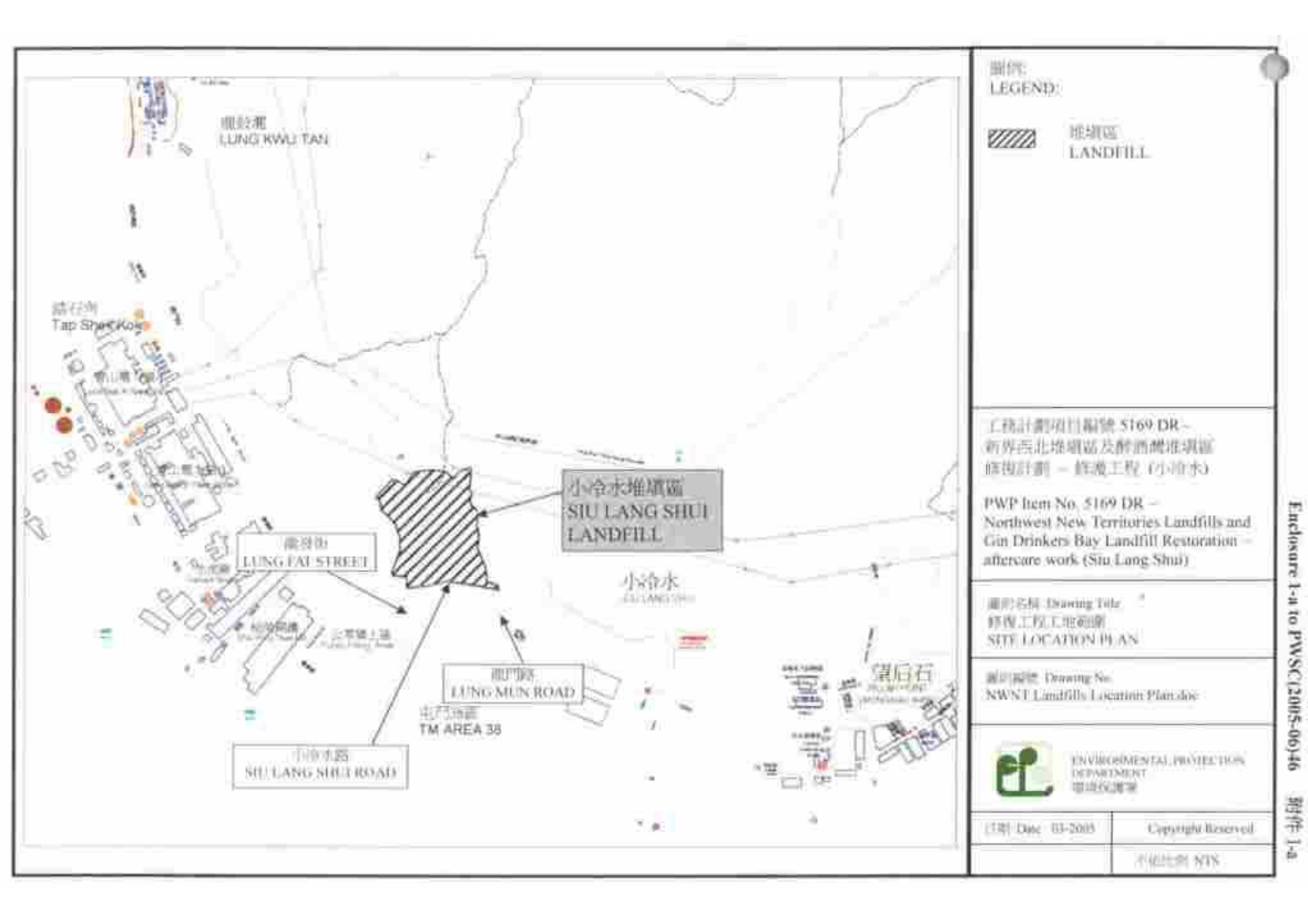

Enclosure 1-b to PWSC(2005-06)46

学生 1-5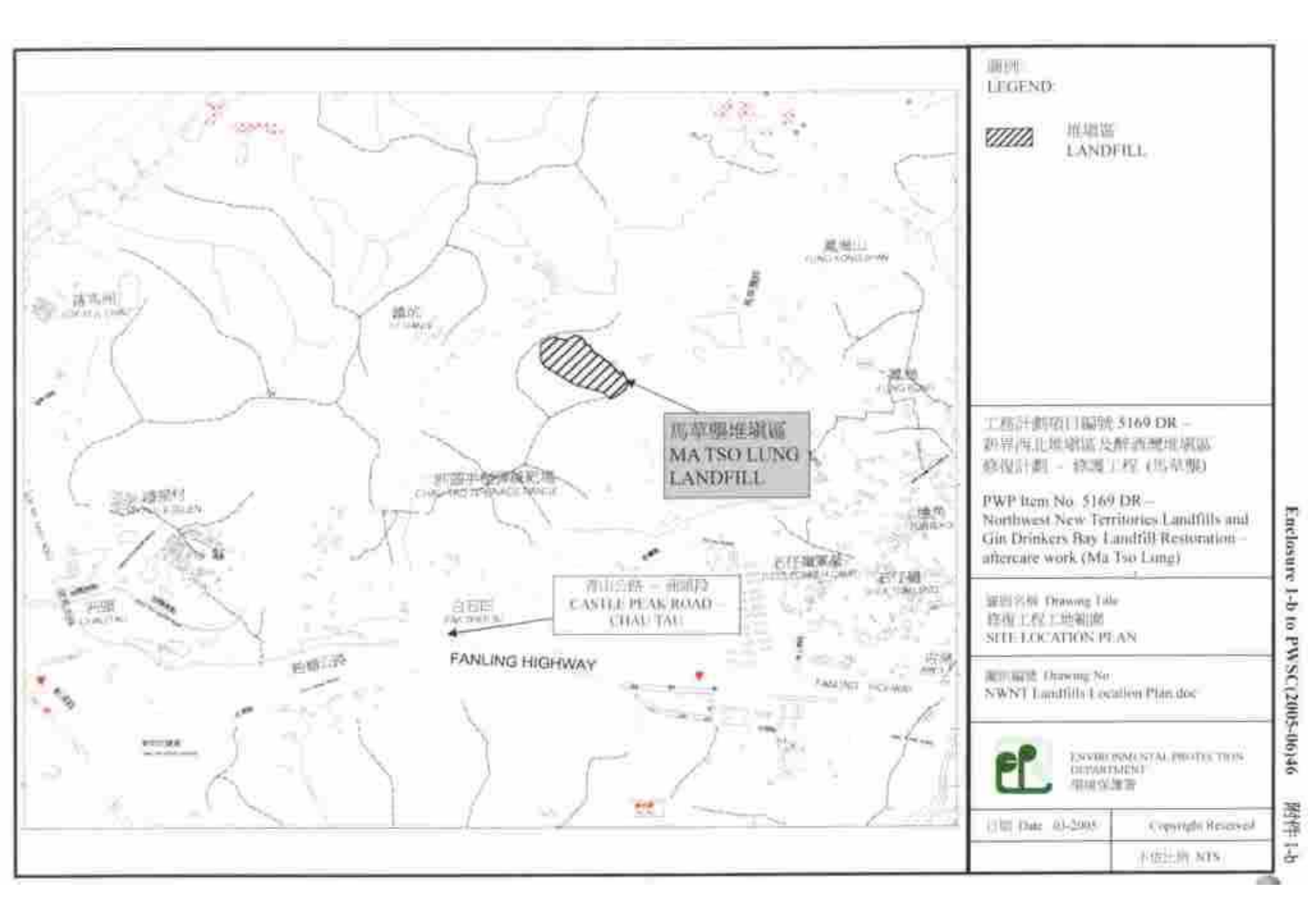

Enclosure 1-c to PWSC(2005-06)46

導体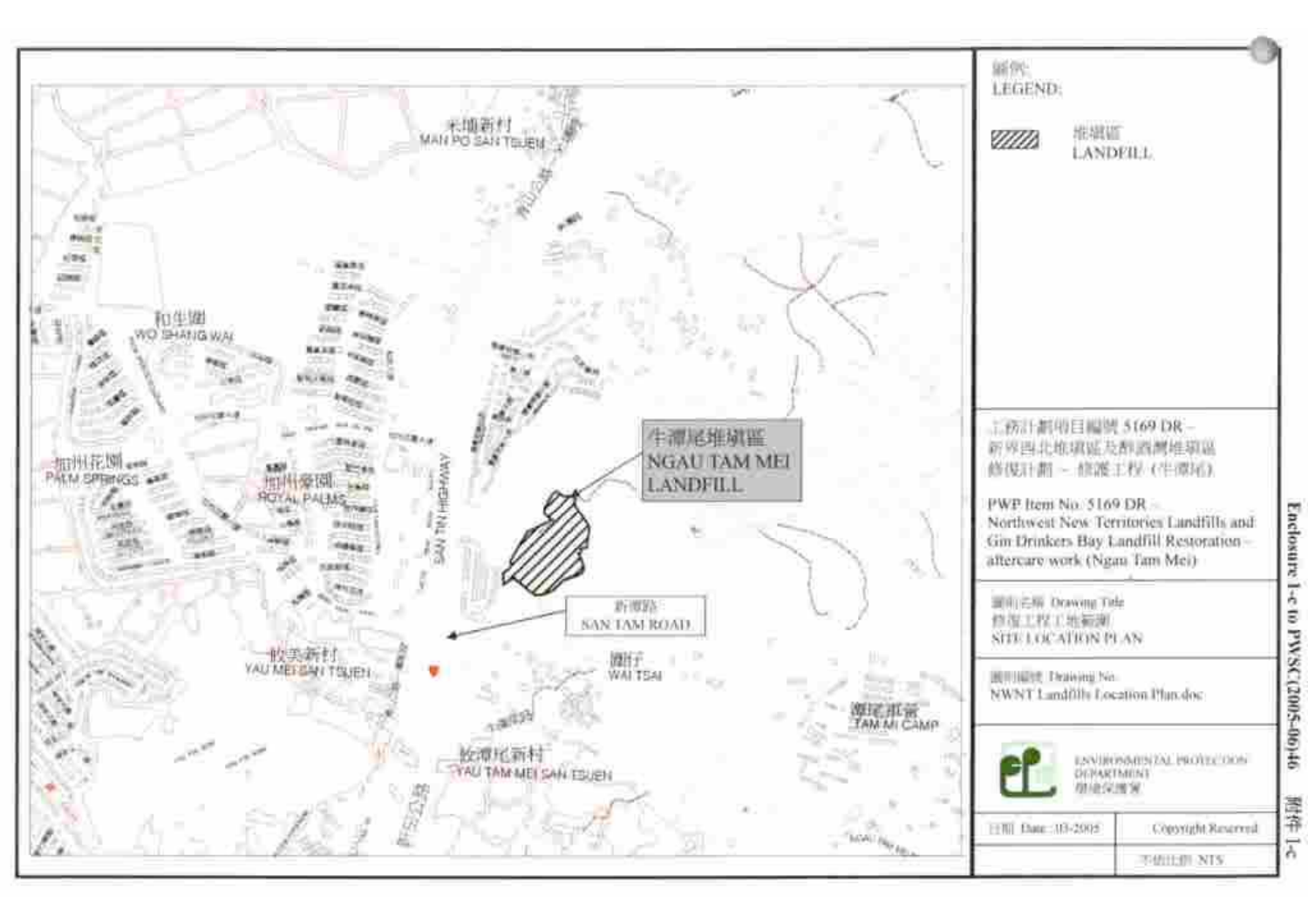

Enclosure 1-d to PWSC(2005-06)46

附件 1-d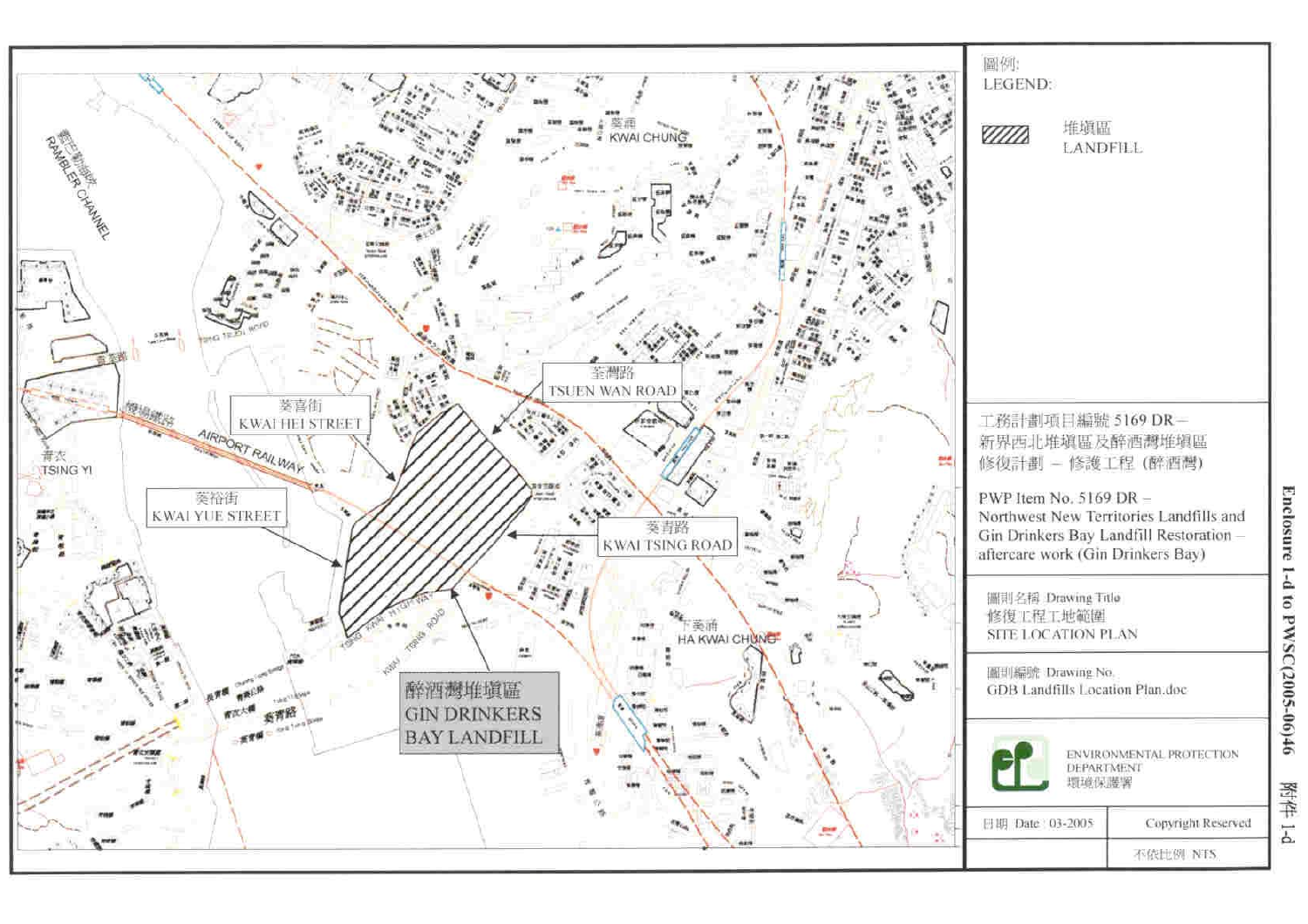#### **The environmental monitoring programme for the Northwest New Territories landfills and Gin Drinkers Bay landfill**

| <b>Monitoring Details</b><br>Category |                                                                                                    | <b>Measurement</b>                                                                                                                                                                                                                                                                                                                                                                                                          | <b>Purpose</b>                                                                                                        |
|---------------------------------------|----------------------------------------------------------------------------------------------------|-----------------------------------------------------------------------------------------------------------------------------------------------------------------------------------------------------------------------------------------------------------------------------------------------------------------------------------------------------------------------------------------------------------------------------|-----------------------------------------------------------------------------------------------------------------------|
| Landfill Gas                          | Measure surface landfill gas<br>emission                                                           | Methane                                                                                                                                                                                                                                                                                                                                                                                                                     | To ensure no safety risks<br>to the personnel on site                                                                 |
|                                       | Detect landfill gas at<br>perimeter monitoring<br>boreholes, passive vents and<br>utility manholes | Methane, Carbon Dioxide, Oxygen,<br>Temperature                                                                                                                                                                                                                                                                                                                                                                             | To monitor off site gas<br>migration and safeguard<br>the neighbourhood                                               |
|                                       | Analyse landfill gas<br>collected from boreholes<br>and extraction wells                           | Oxygen, Nitrogen, Carbon Monoxide,<br>Carbon Dioxide, Hydrogen, Methane,<br>Ethane, Propane, n-Butane                                                                                                                                                                                                                                                                                                                       | To monitor changes in the<br>landfill gas quality over<br>the years                                                   |
|                                       | Detect landfill gas in<br>buildings and confined<br>space on site and off site                     | Methane, Carbon Dioxide, Oxygen                                                                                                                                                                                                                                                                                                                                                                                             | To ensure no safety risk to<br>occupiers of these<br>structures                                                       |
|                                       | Measure landfill gas at the<br>extraction system                                                   | Methane, Carbon Dioxide,<br>Oxygen ,Temperature, Differential<br>Pressure, Static Pressure, Flow                                                                                                                                                                                                                                                                                                                            | To monitor the landfill gas<br>composition to ensure<br>optimal operation of the<br>landfill gas management<br>system |
|                                       | Analyse emissions of gas<br>flaring facilities                                                     | Hydrogen Sulphide, Hydrogen<br>Chloride, Hydrogen Fluoride,<br>Hydrogen Bromide, Sulphur Dioxide,<br>Nitrogen Dioxide, Carbon Monoxide,<br>Total Non-methane Hydrocarbons                                                                                                                                                                                                                                                   | To monitor the<br>performance of the landfill<br>gas treatment plants                                                 |
|                                       | Analyse volatile organic<br>compound (VOC)                                                         | Trichloroethylene, Vinyl Chloride,<br>Methylene Chloride, Chloroform, 1,2-<br>Dichlorethane, 1,1,1-Trichloride,<br>Carbon Tetrachloride,<br>Tetrachloroethylene, 1,2-<br>Dibromoethane, Toluene, Methane,<br>Benzene                                                                                                                                                                                                        | To ensure the VOC<br>contents comply with<br>international standards                                                  |
| Groundwater                           | Measure groundwater level<br>and quality                                                           | Well Depth, Groundwater Level,<br>Temperature, pH, Electrical<br>Conductivity, Dissolved Oxygen,<br>Alkalinity, COD, Chloride,<br>Ammoniacal Nitrogen, Total Kjeldahl<br>Nitrogen, Total Oxidized Nitrogen,<br>Total Nitrogen, Sulphate, Sulphite,<br>Phosphorous, Total Organic Carbon,<br>Sodium, Potassium, Calcium,<br>Magnesium, Iron, Manganese,<br>Cadmium, Copper, Nickel, Lead, Zinc,<br>Mercury, Chromium, Silver | To monitor groundwater<br>quality                                                                                     |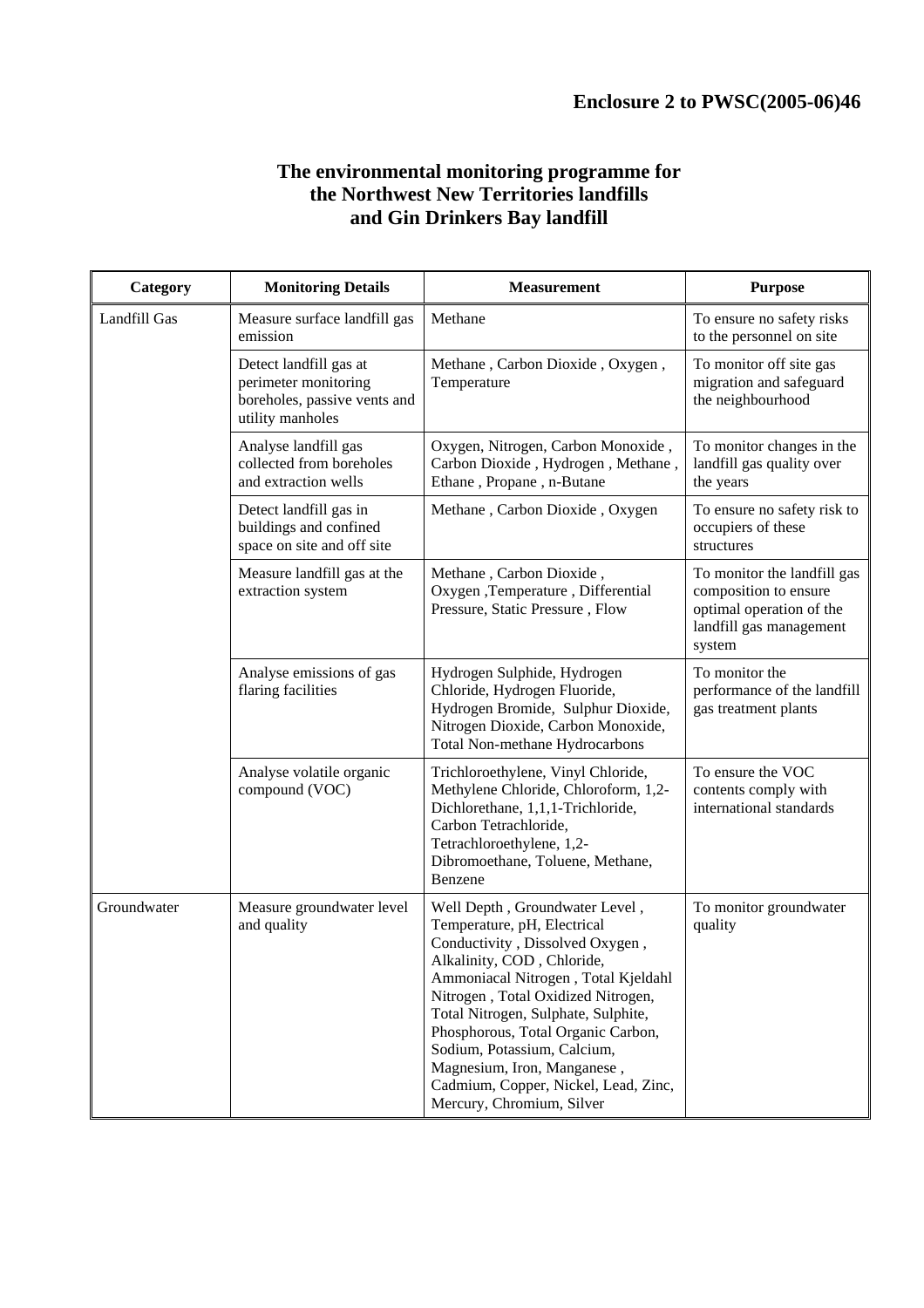## **Enclosure 2 to PWSC(2005-06)46** Page 2

| Category      | <b>Monitoring Details</b>                                    | <b>Measurement</b>                                                                                                                                                                                                                                                                                                                                                            | <b>Purpose</b>                                                                                                              |  |
|---------------|--------------------------------------------------------------|-------------------------------------------------------------------------------------------------------------------------------------------------------------------------------------------------------------------------------------------------------------------------------------------------------------------------------------------------------------------------------|-----------------------------------------------------------------------------------------------------------------------------|--|
| Leachate      | Measure level of leachate at<br>monitoring wells             | Well Depth, Leachate Level,<br>Temperature, pH, Electrical<br>Conductivity                                                                                                                                                                                                                                                                                                    | To avoid excessive water<br>pressure built up at the<br>man-made slope which<br>might affect the overall<br>slope stability |  |
|               | Measure leachate quality at<br>leachate management<br>system | Temperature, pH, Electrical<br>Conductivity, Alkalinity, COD, BOD,<br>Chloride, Ammoniacal Nitrogen, Total<br>Kjeldahl Nitrogen, Total Oxidized<br>Nitrogen, Total Nitrogen, Sulphate,<br>Total Organic Carbon, Sodium,<br>Potassium, Calcium, Magnesium,<br>Iron, Manganese, Cadmium, Copper,<br>Nickel, Lead, Zinc                                                          | To check the strength of<br>leachate in relation to<br>landfill aging                                                       |  |
| Surface Water | Analyse surface water<br>quality                             | Appearance, Temperature, pH,<br>Electrical Conductivity, Dissolved<br>Oxygen, Alkalinity, COD, BOD,<br>Chloride, Ammoniacal nitrogen, Total<br>Kjeldahl Nitrogen, Total Oxidized<br>Nitrogen, Total Nitrogen, Sulphate,<br>Total Suspended Solids, Total Organic<br>Carbon, Sodium, Potassium, Calcium,<br>Magnesium, Iron, Manganese,<br>Cadmium, Copper, Nickel, Lead, Zinc | To ensure no discharge of<br>contaminated surface<br>water off site                                                         |  |
| Nuisance      | Dust                                                         | Total Suspended Particulates (TSP),<br>Respirable Suspended<br>Particulates (RSP)                                                                                                                                                                                                                                                                                             | To protect the general<br>public, neighbouring<br>residents as well as                                                      |  |
|               | Noise                                                        | Noise Level                                                                                                                                                                                                                                                                                                                                                                   | visitors from nuisance<br>problems                                                                                          |  |
|               | Odour                                                        | Odour                                                                                                                                                                                                                                                                                                                                                                         |                                                                                                                             |  |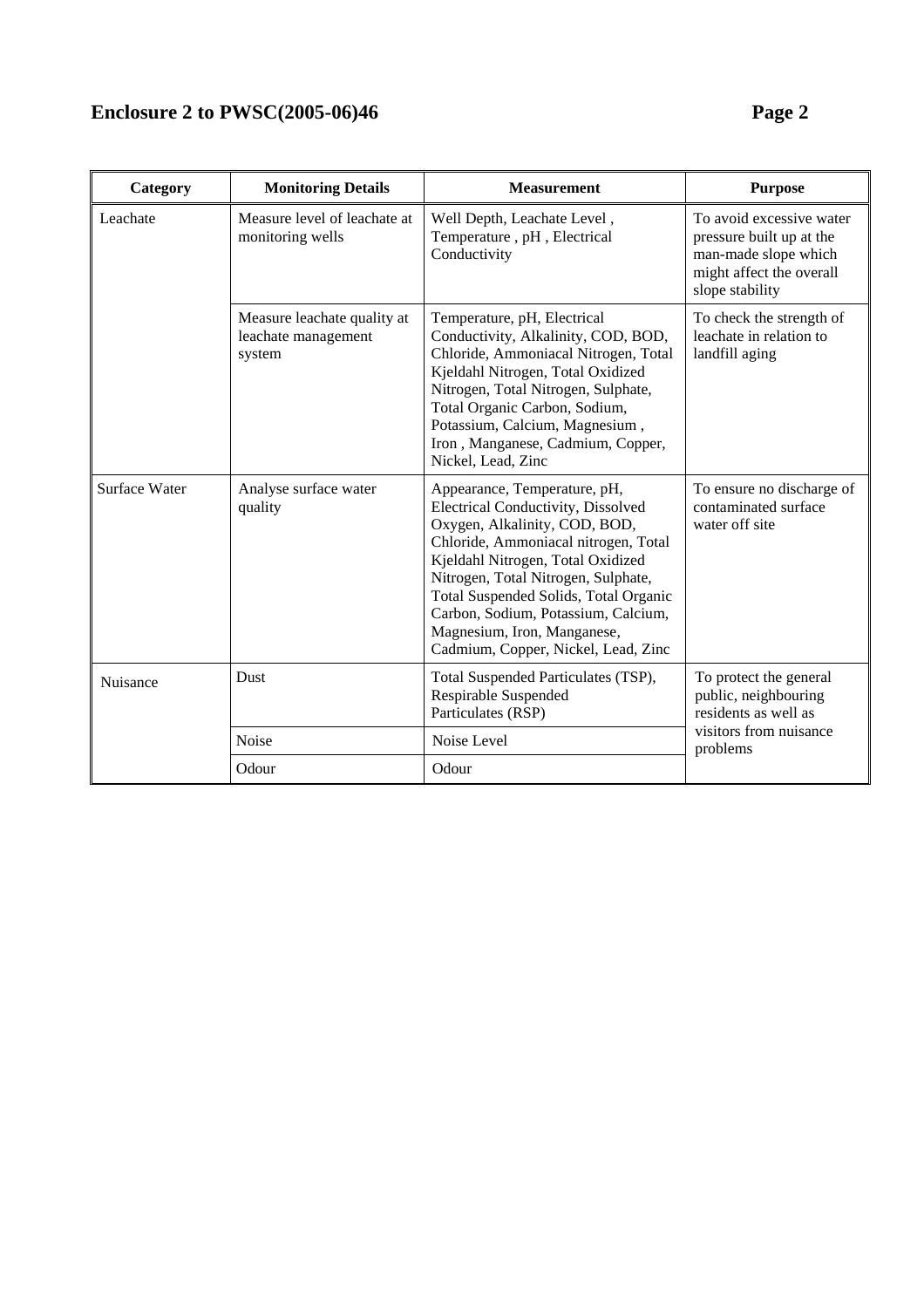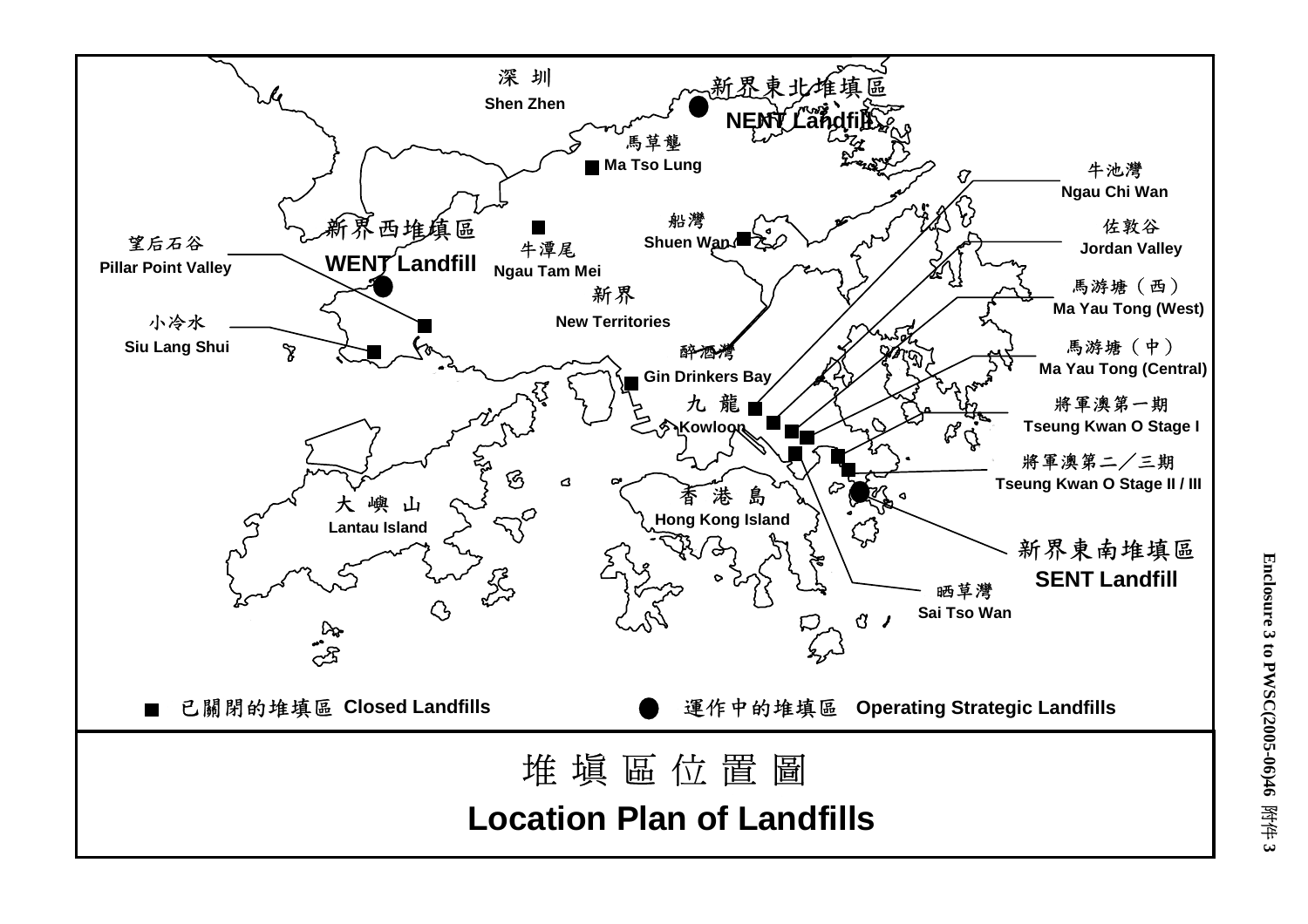|  |  | Closed Landfills Afteruse - Current Status (November 2005) |  |  |
|--|--|------------------------------------------------------------|--|--|
|--|--|------------------------------------------------------------|--|--|

| <b>Closed landfill</b><br><b>Total surface area</b><br>(flat area)<br>(ha) | Zoned land use                                                   | <b>Current status</b>                                                                                                                                                                                                                                                                                                                                                                                                                                                                                                                                                                                                                                                           | Source of<br>funding           | <b>Estimated</b><br>cost of the<br>project | Other consideration                                                                                                                                                                        |
|----------------------------------------------------------------------------|------------------------------------------------------------------|---------------------------------------------------------------------------------------------------------------------------------------------------------------------------------------------------------------------------------------------------------------------------------------------------------------------------------------------------------------------------------------------------------------------------------------------------------------------------------------------------------------------------------------------------------------------------------------------------------------------------------------------------------------------------------|--------------------------------|--------------------------------------------|--------------------------------------------------------------------------------------------------------------------------------------------------------------------------------------------|
| Shuen Wan landfill                                                         |                                                                  |                                                                                                                                                                                                                                                                                                                                                                                                                                                                                                                                                                                                                                                                                 |                                |                                            |                                                                                                                                                                                            |
| Shuen Wan<br>(Tai Po District)<br>50<br>(11.00)                            | annotated Golf<br>Course"                                        | Other Specified Use Currently it is used as a golf driving range which is a profit sharing self-financed project.<br>EPD is discussing with a "National" Sports Association (NSA) the feasibility of replacing<br>the driving range by a golf course on a self-financing basis.                                                                                                                                                                                                                                                                                                                                                                                                 | NSA Self-financed<br>project.  | N.A.                                       | N.A.                                                                                                                                                                                       |
| <b>Urban landfills</b>                                                     |                                                                  |                                                                                                                                                                                                                                                                                                                                                                                                                                                                                                                                                                                                                                                                                 |                                |                                            |                                                                                                                                                                                            |
| Ngau Chi Wan<br>(Wong Tai Sin District)<br>7.63<br>(4.00)                  | Open space                                                       | The current plan is to develop the site as recreation ground with archery field, gateball<br>courts, fitness corner, children's play area, 7-a-side soccer pitch, basketball courts,<br>landscaped and sitting out areas and etc. The project has been identified as one of the 25<br>priority projects in the 2005 Policy Address. Leisure and Cultural Services Department<br>(LCSD) is now carrying out planning work with relevant departments. Architectural<br>Services Department (ArchSD) is currently designing the layout plans. The construction of<br>the facility is scheduled to commence in early 2008 with a view to commissioning the<br>facility by end 2010. | To be funded under<br>CWRF.    | \$193M                                     | N.A.                                                                                                                                                                                       |
| Sai Tso Wan<br>(Kwun Tong District)<br>9.15<br>(2.00)                      | belt                                                             | Open space/ green The recreation facilities have been opened to the public since April 2004, which includes a<br>multi-purpose grass pitch for football and baseball, one children's playing area, a jogging<br>trail and 2 baseball batting cages.                                                                                                                                                                                                                                                                                                                                                                                                                             | Funded under<br>$CWRF^{(1)}$ . | \$46.4M                                    | N.A.                                                                                                                                                                                       |
| Ma Yau Tong West<br>(Kwun Tong District)<br>5.53<br>(1.00)                 | Partly open space<br>and partly green belt afteruse of the site. | LCSD planned to develop the site as a rest park. EPD will discuss with LCSD on suitable                                                                                                                                                                                                                                                                                                                                                                                                                                                                                                                                                                                         | N.A.                           | N.A.                                       | Lack of basic utilities. Part of the site will be<br>used as site office and storage area for the<br>construction of the noise barriers along Tseung<br>Kwan O Road between 2007 and 2009. |
| Ma Yau Tong Central<br>(Kwun Tong District)<br>10.87<br>(0.80)             |                                                                  | Partly open space LCSD planned to develop the site as part of Lam Tin Park. EPD will discuss with LCSD on<br>and partly green belt suitable afteruse of the site.                                                                                                                                                                                                                                                                                                                                                                                                                                                                                                               | N.A.                           | N.A.                                       | Lack of basic utilities.                                                                                                                                                                   |
| Jordan Valley<br>(Kwun Tong District)<br>10.72<br>(5.00)                   | Open space                                                       | The current plan is to develop the site as recreation ground with jogging track, outdoor<br>fitness station, children's playground, landscaped features, radio-controlled motor car circuit CWRF.<br>and horticultural education centre etc. The project has been identified as one of the 25<br>priority projects in the 2005 Policy Address. LCSD is now carrying out planning work with<br>relevant departments. ArchSD is designing the layout plans. The construction of the facility<br>is scheduled to commence in early 2008 with a view to commissioning the facility by end<br>2010.                                                                                  | To be funded under             | \$173M                                     | N.A.                                                                                                                                                                                       |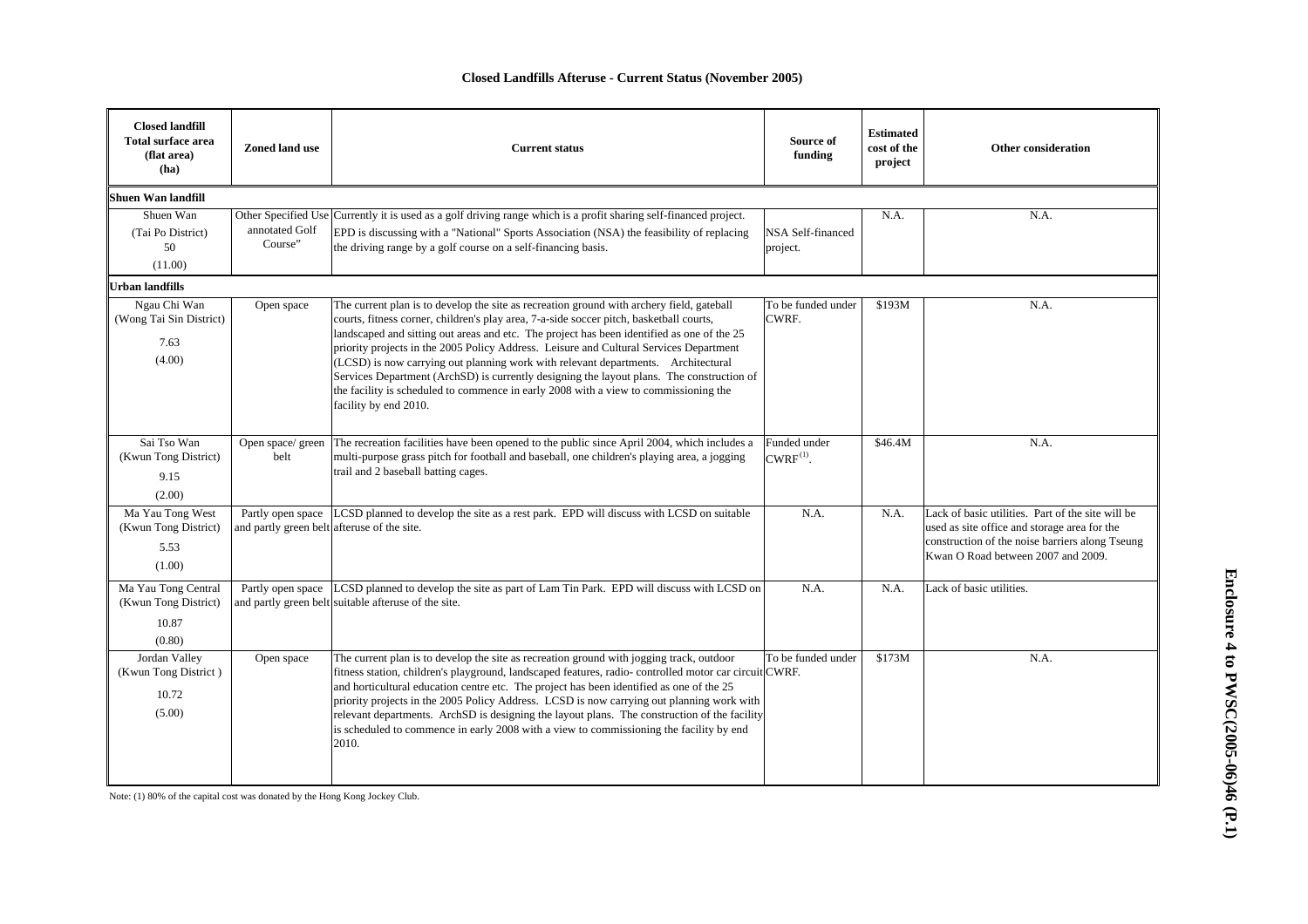#### **Closed Landfills Afteruse - Current Status (November 2005)**

| <b>Closed landfill</b><br><b>Total surface area</b><br>(flat area)<br>(ha) | Zoned land use                                                                | <b>Current status</b>                                                                                                                                                                                                                                                                                                       | Source of<br>funding                                       | <b>Estimated</b><br>cost of the<br>project | <b>Other consideration</b>                                                                                                                                                                                                                               |  |  |
|----------------------------------------------------------------------------|-------------------------------------------------------------------------------|-----------------------------------------------------------------------------------------------------------------------------------------------------------------------------------------------------------------------------------------------------------------------------------------------------------------------------|------------------------------------------------------------|--------------------------------------------|----------------------------------------------------------------------------------------------------------------------------------------------------------------------------------------------------------------------------------------------------------|--|--|
| <b>Tseung Kwan O landfills</b>                                             |                                                                               |                                                                                                                                                                                                                                                                                                                             |                                                            |                                            |                                                                                                                                                                                                                                                          |  |  |
| Tseung Kwan O Stage I<br>(Sai Kung District)                               | Open space                                                                    | The proposed uses of the site include a Football Academy, open space including kite-flying<br>area, jogging trail and cycle track and a golf driving range.                                                                                                                                                                 |                                                            | N.A.                                       | N.A.                                                                                                                                                                                                                                                     |  |  |
| 68.00<br>(9.60)                                                            |                                                                               | The Football Academy will be located on the flat area of the site and be developed and<br>operated by the Hong Kong Football Association (HKFA) on a self-financing basis. Hong<br>Kong Jockey Club has agreed to provide capital funding. The construction of the Football<br>Academy is expected to complete in end 2007. | HKFA self-financed<br>project for the<br>Football Academy. |                                            |                                                                                                                                                                                                                                                          |  |  |
| Tseung Kwan O Stage<br>II/III (Sai Kung District)<br>42.00<br>(2.80)       | Open space                                                                    | The HK Air Cadet Corps (HKACC) has been given permission since Aug 2004 to use the<br>upper platform temporarily as a model aeroplane training field during Saturdays, Sundays<br>and Public Holidays. Due to geotechnical constraint of the site, there is no long term<br>committed use.                                  | HKACC self-<br>financed project.                           | N.A.                                       | Lack of basic utilities. Geotechnical constraint<br>affecting site access to the top platform.                                                                                                                                                           |  |  |
| Northwest New Territories landfills and Gin Drinker's Bay landfill         |                                                                               |                                                                                                                                                                                                                                                                                                                             |                                                            |                                            |                                                                                                                                                                                                                                                          |  |  |
| Ngau Tam Mei (Yuen<br>Long District)<br>2.00<br>(1.00)                     | Green belt                                                                    | General landscaping provided. The whole site at Ngau Tam Mei is zoned "Green Belt".<br>Given the small size of the site with limited access, the Administration is of the view that it<br>should remain as local green scenery.                                                                                             | N.A.                                                       | N.A.                                       | Vehicular access to the site is problematic as<br>there is only one narrow, one-lane rural access<br>road. No public utilities and sewerage available.                                                                                                   |  |  |
| Ma Tso Lung<br>(North District)<br>2.00<br>(0.90)                          | Government/<br>institution/<br>community                                      | The site was returned to Tung Wah Group of Hospitals in August 2000 for recreational use.                                                                                                                                                                                                                                   | N.A.                                                       | N.A.                                       | N.A.                                                                                                                                                                                                                                                     |  |  |
| Siu Lang Shui<br>(Tuen Mun District)<br>12.00<br>(0.60)                    | small portion<br>govt/institution/<br>community                               | Mainly Green belt & It is part of the Green Belt of the area with the existing green landscaping. EPD is now<br>considering suitable afteruse in consultation with relevant departments and interested<br>parties.                                                                                                          | To be financed by<br>minor works vote.                     | Not more<br>than \$15M.                    | Lack of basic utilities. Flat area is divided into<br>two separate parts. Vehicular access to the flat<br>area problematic due to narrow site access road.<br>Natural terrain hazard assessment required to<br>confirm acceptability of any development. |  |  |
| Gin Drinkers Bay<br>(Kwai Tsing District)<br>29.00<br>(2.70)               | Open space                                                                    | The site has been designated for Kwai Chung Park development. LCSD is reviewing the<br>priority of the Kwai Chung Park development project.<br>Currently, LCSD, ArchSD and related departments are conducting an investigation on the<br>feasibility of opening part of the Kwai Chung Park under minor works project vote. | To be funded by<br>minor works vote.                       | Not more<br>than \$15M.                    | Park design should avoid applying excessive<br>loading to the site.                                                                                                                                                                                      |  |  |
|                                                                            |                                                                               |                                                                                                                                                                                                                                                                                                                             |                                                            |                                            |                                                                                                                                                                                                                                                          |  |  |
| Pillar Point Valley landfill                                               |                                                                               |                                                                                                                                                                                                                                                                                                                             |                                                            |                                            |                                                                                                                                                                                                                                                          |  |  |
| Pillar Point Valley<br>(Tuen Mun District)<br>38.00<br>(14.00)             | Mainly Green belt, a<br>small part OU &<br><b>Castle Peak Firing</b><br>Range | Construction of landfill restoration facilities by EPD's restoration contractor is in progress<br>and scheduled to be completed in mid 2006.                                                                                                                                                                                | N.A.                                                       | N.A.                                       | The Castle Peak Firing Range occupies about<br>26% (10ha) of the total area (38ha) and 57%<br>(8ha) of the total flat area (14 ha) at the top<br>platform.                                                                                               |  |  |